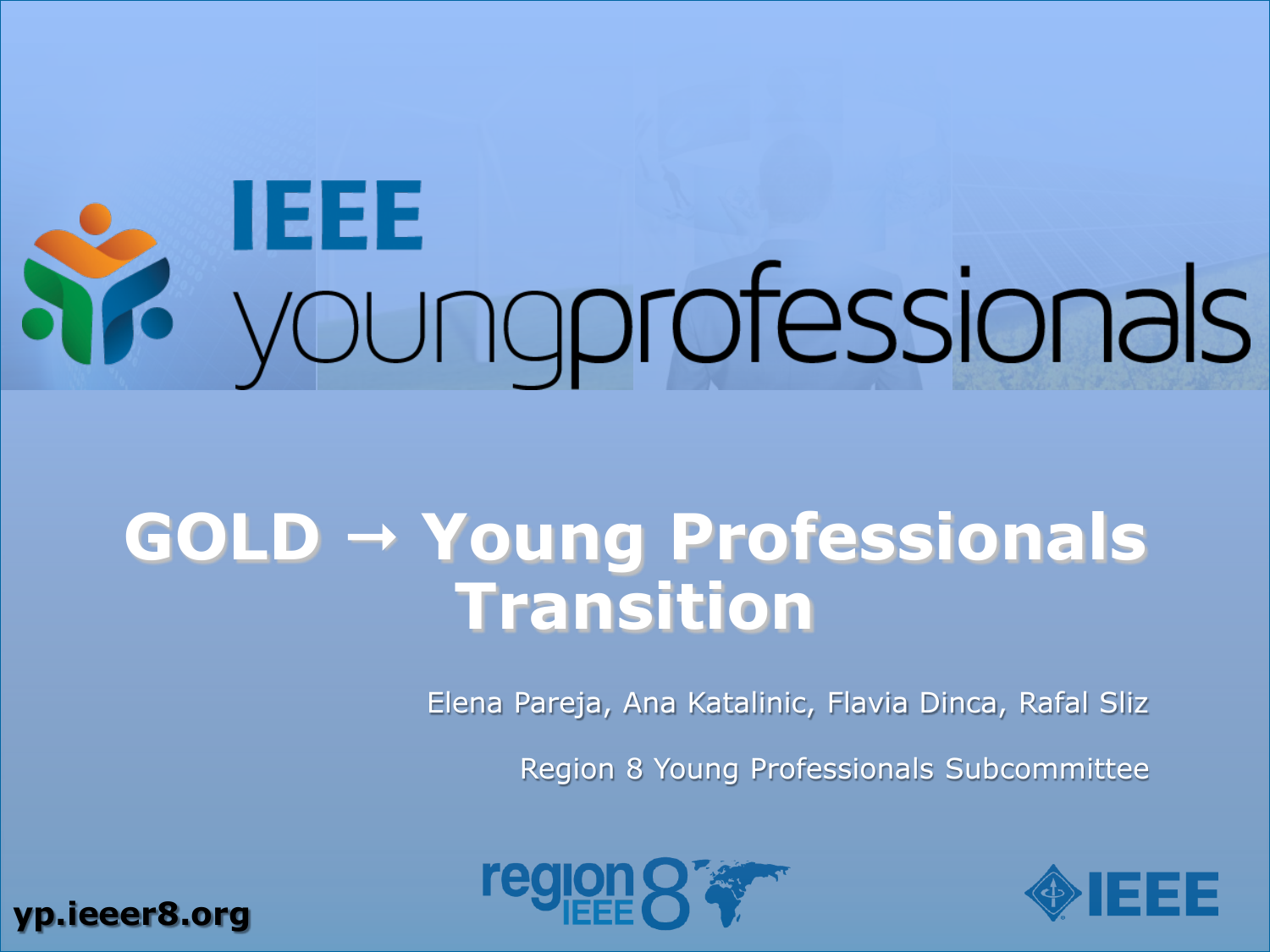# **So What Happened?**

- GOLD changed its name to IEEE Young Professionals
- The IEEE Board directed all organizational units, to review and update their governing documents, replacing the term GOLD with Young Professional(s)
- The MGA Board approved new criteria broadening the scope of "ten years from first degree" to "fifteen years from first degree" with an option to participate beyond the fifteen year time span



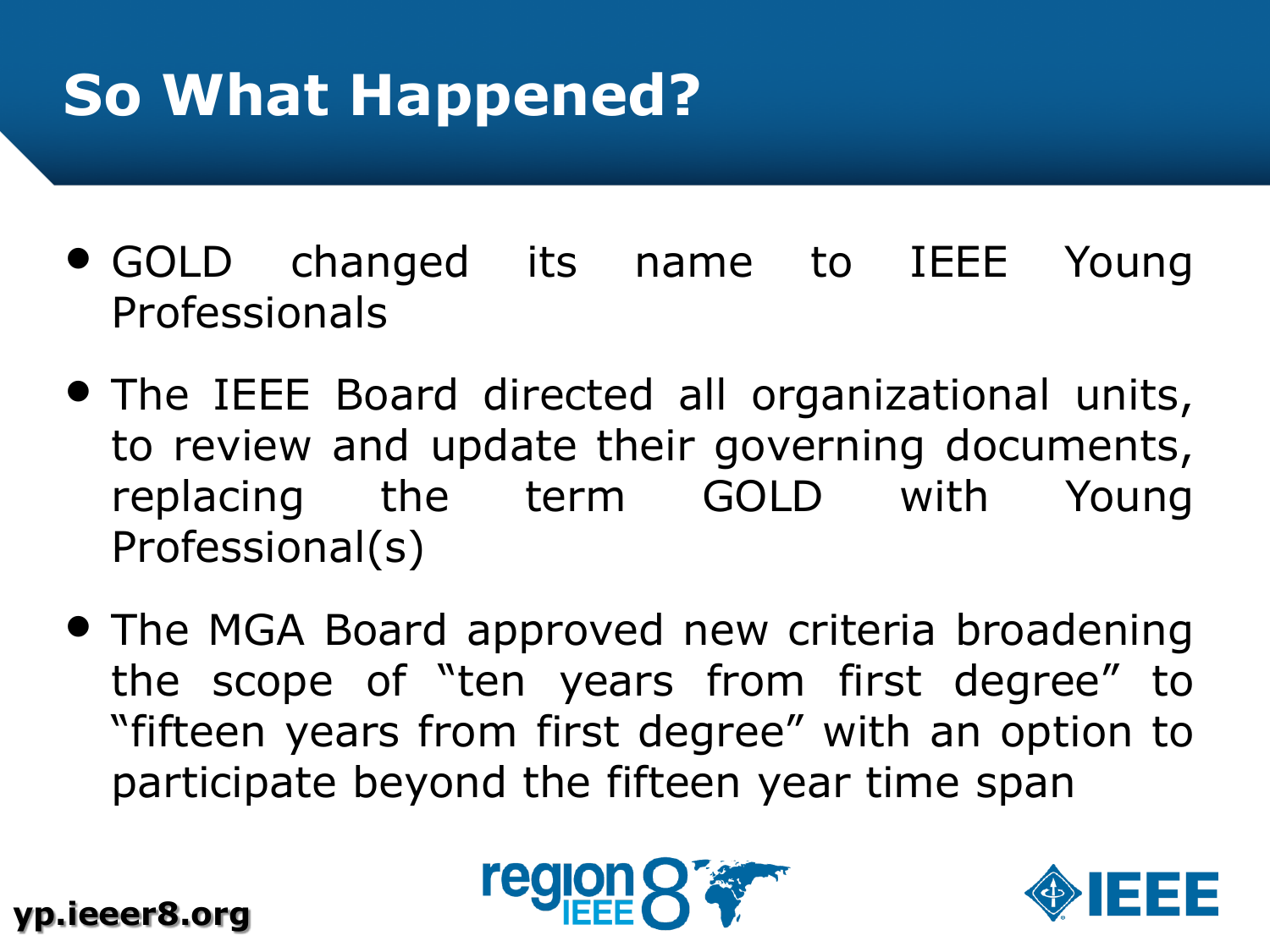# **The Rationale Behind the Name**

- The name, "IEEE GOLD" was not instantly recognized as a Young Professionals Group
- Many similar organizations adopt the name "Young  $\blacktriangleright$ Professionals" in their branding
- $\blacktriangleright$ Makes it easier to find information and benefits relevant to young professionals in IEEE, increase member awareness and engagement
- Enables more reliable reporting by treating as a catalog asset



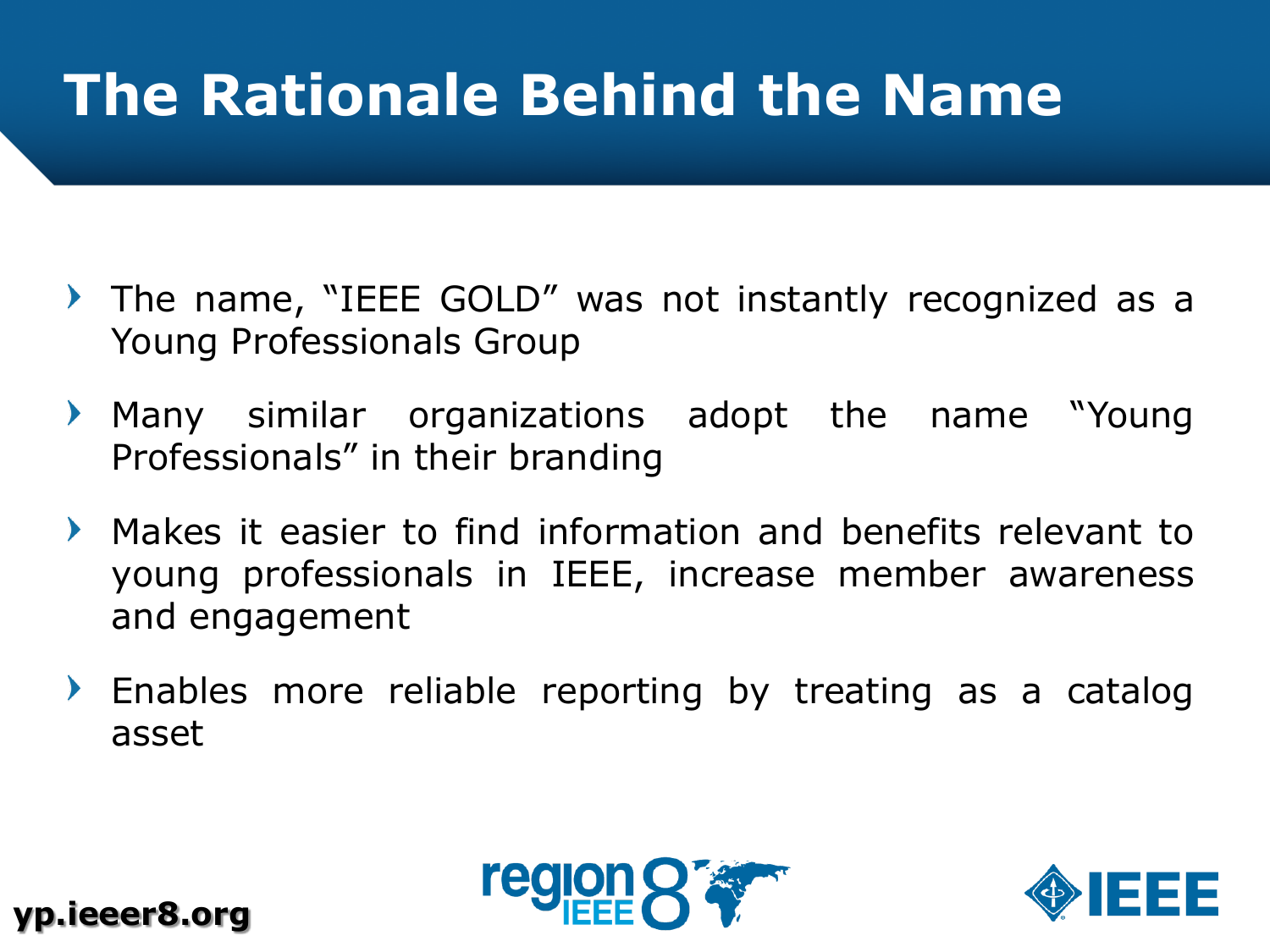# **The Rationale Behind the Criteria**

Age is sensitive transculturally, does not necessarily correlate with early career need and is not a required field in the member record/database

Universal indicator with opt in/opt out honors member control of the record and choice to affiliate as needs change



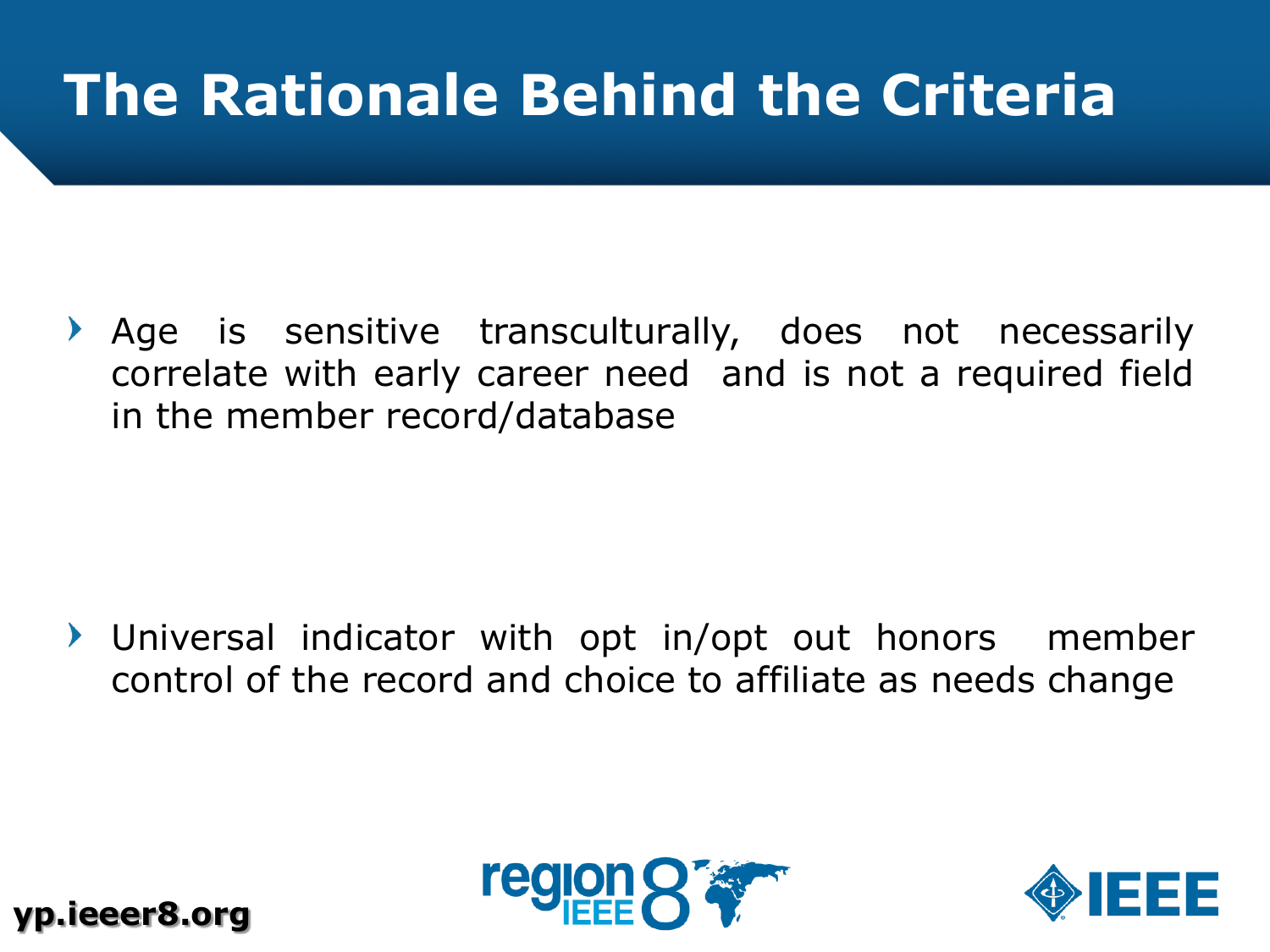# **Key Activity Streams**

#### **Timeline/Critical Checkpoints**

|                       |                                                            | <b>Nov 2013</b>                                                                 | May 2014                                                                         | Aug 2014                                                              |
|-----------------------|------------------------------------------------------------|---------------------------------------------------------------------------------|----------------------------------------------------------------------------------|-----------------------------------------------------------------------|
| <b>Governance</b>     | • Approvals<br>• Bylaw updates<br>•Operations manuals      | Approvals from<br><b>IEEE Board with</b><br>requests to all<br>governing bodies | <b>Operations</b><br>manuals revised<br>and updated for<br><b>identified OUs</b> | <b>Materials</b><br>finalized and<br>distributed                      |
| <b>Branding</b>       | • Design<br>• Collateral, Websites<br>•Campaign references | Design and<br>branding<br>finalized, initial<br>web landing<br>page refresh     | Collateral,<br>websites, and<br>campaigns<br>continually<br>updated              | Debut finalized<br>for SC-2014;<br>Shipment of<br>collateral globally |
| <b>Classification</b> | •Data management<br>• Process updates<br>• Reporting       | Classification<br>and I.T.<br>requirements<br>scoped/POC                        | I.T requirements<br>completed;<br>Programming;<br><b>QA</b> finalized            | Launch with<br>2015<br>membership year                                |
| <b>Communications</b> | · Volunteers<br>• Members<br>$\bullet$ Public              | Socialized with<br><b>Volunteers</b><br>Societies and<br><b>AG Chairs</b>       | Continued<br>communications<br>to include<br>resources                           | <b>Full-scale</b><br>member and<br>public<br>announcements            |
| EEE<br>yp.ieeer8.org  |                                                            |                                                                                 |                                                                                  |                                                                       |

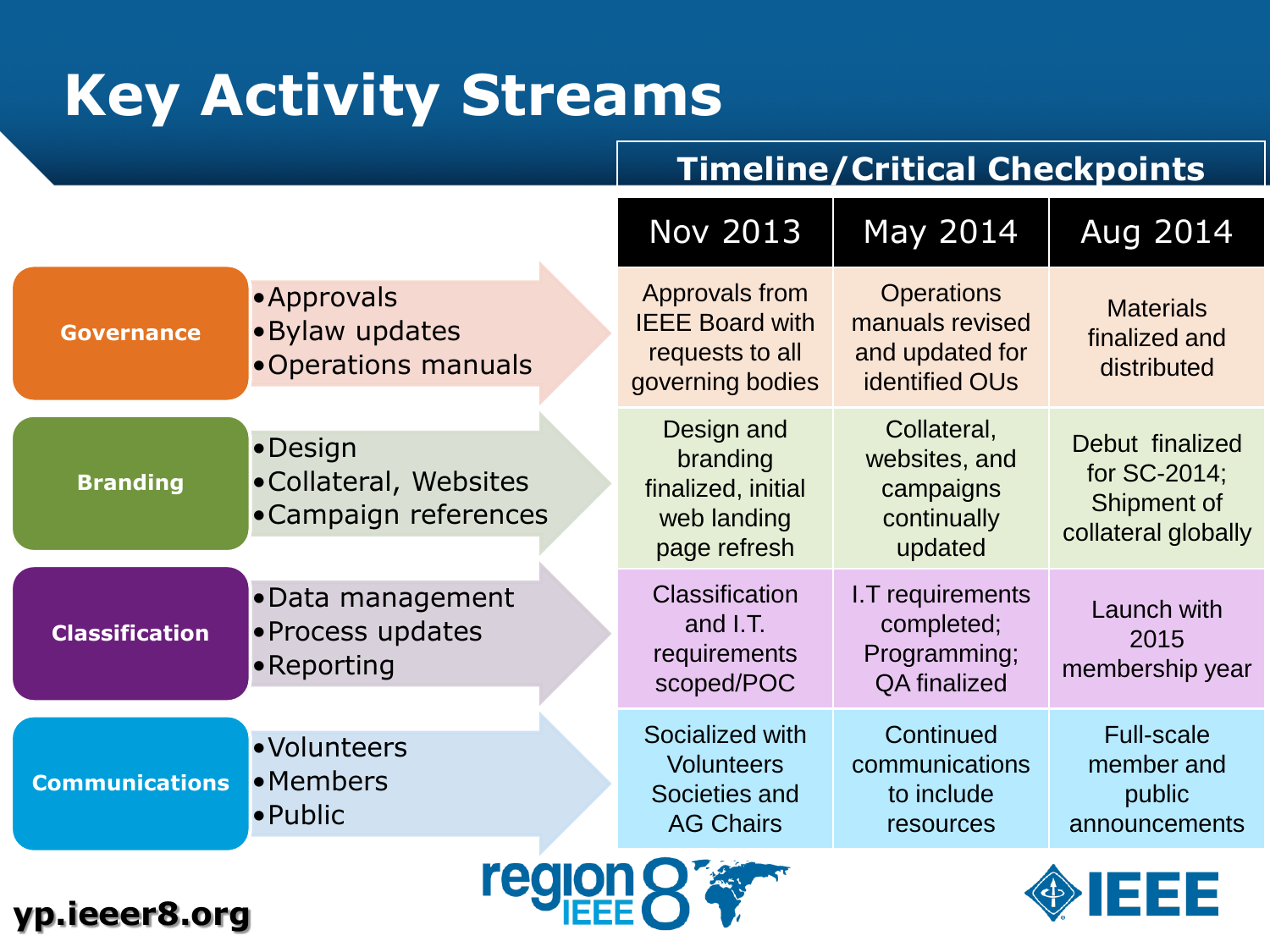

Help your Unit Understand the Change (we can assist)  $\blacktriangleright$ 

Change your organizing documents (if applicable)  $\blacktriangleright$ 

A growing "Tool Kit" can be found at ieee.org/yp  $\blacktriangleright$ 

Know that we are 64,000 strong now and our ranks will  $\blacktriangleright$ more than double in August of this year



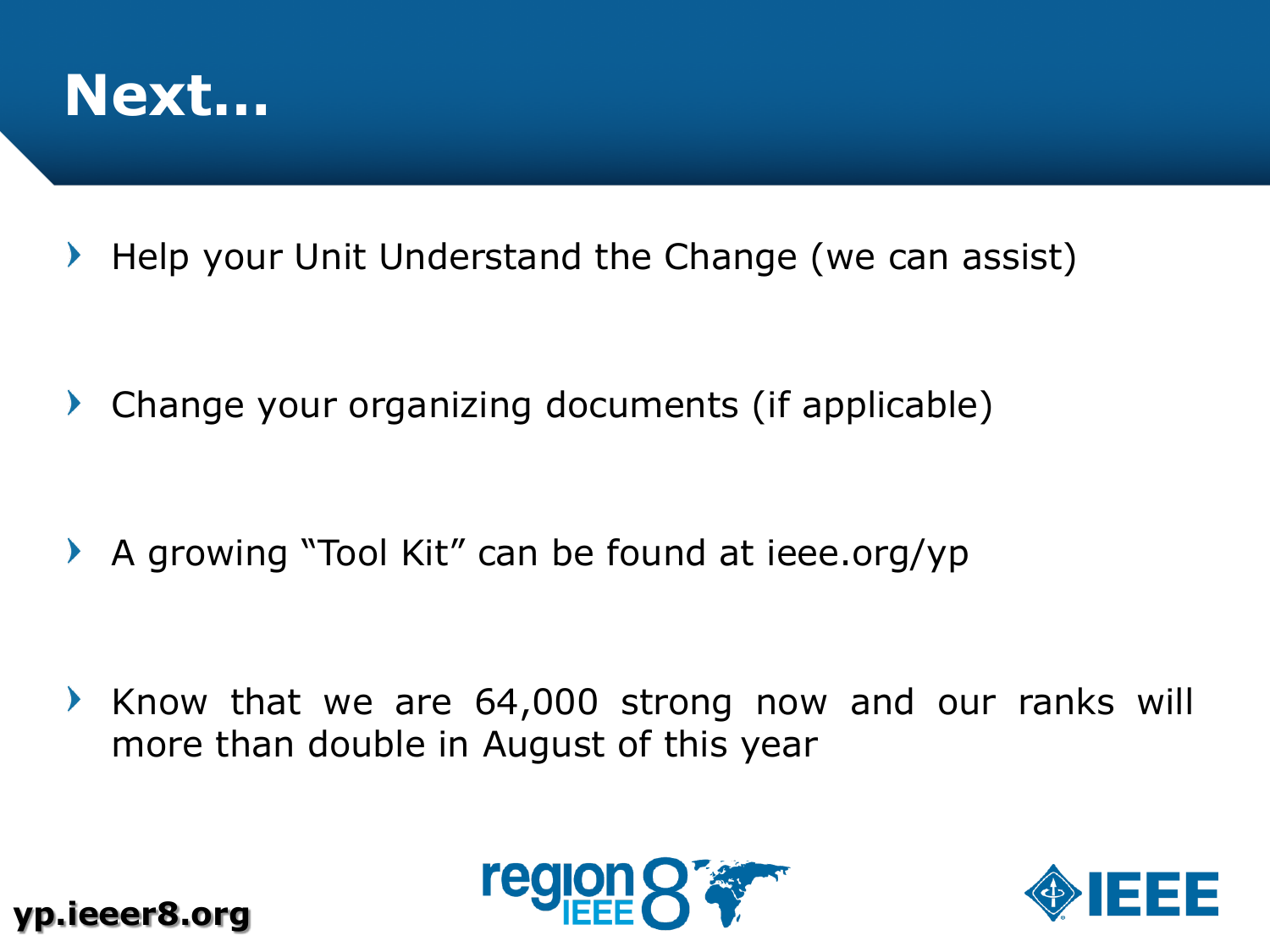

# **IEEE Si** youngprofessionals









[r8yp@ieee.org](mailto:r8gold@ieee.org) [www.facebook.org/Region8YP](http://www.facebook.org/r8gold)



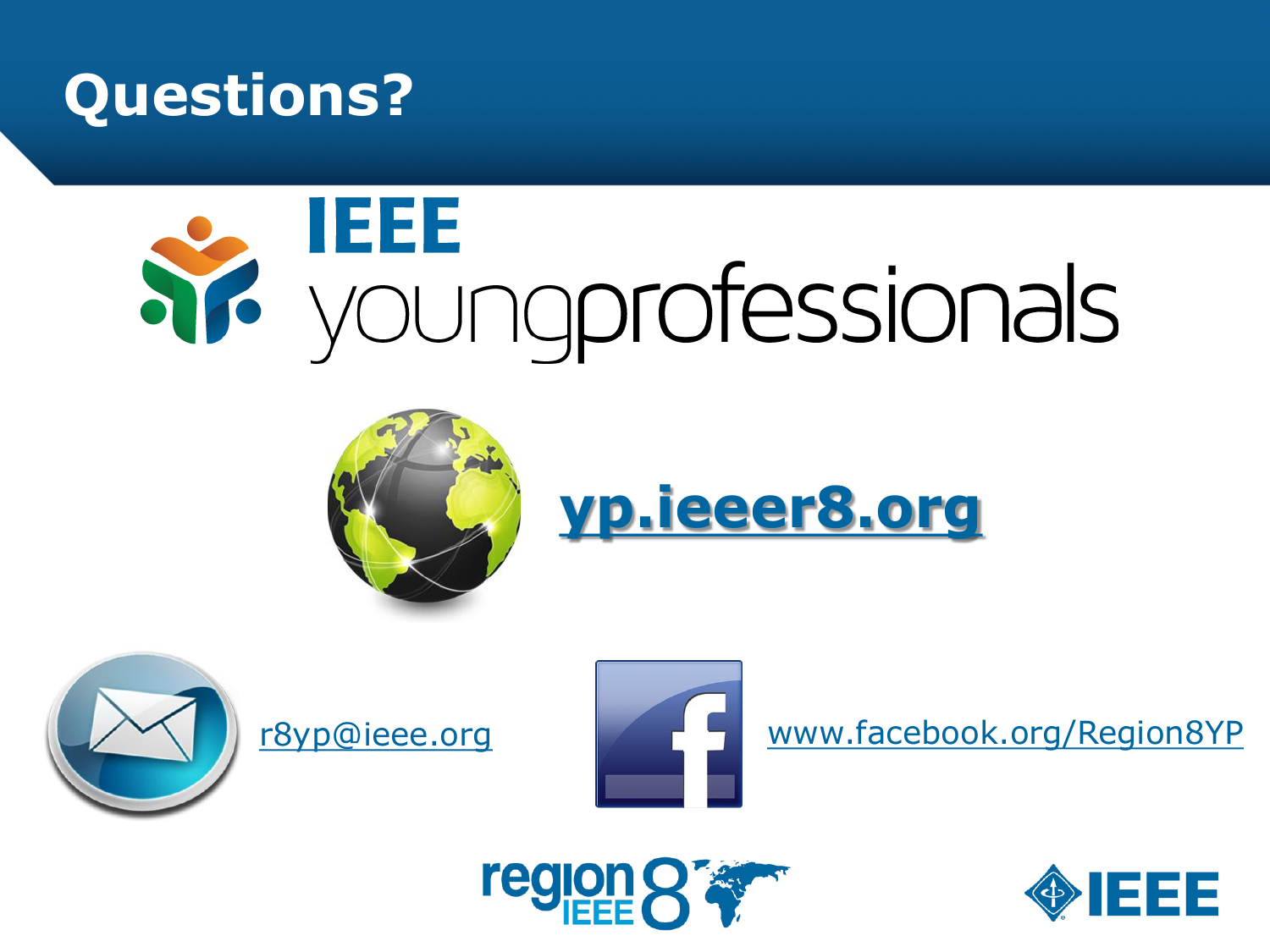# **IEEE** youngprofessionals

# **Young Professionals Affinity Groups Initiation & Revitalization**

Region 8 Young Professionals Subcommittee



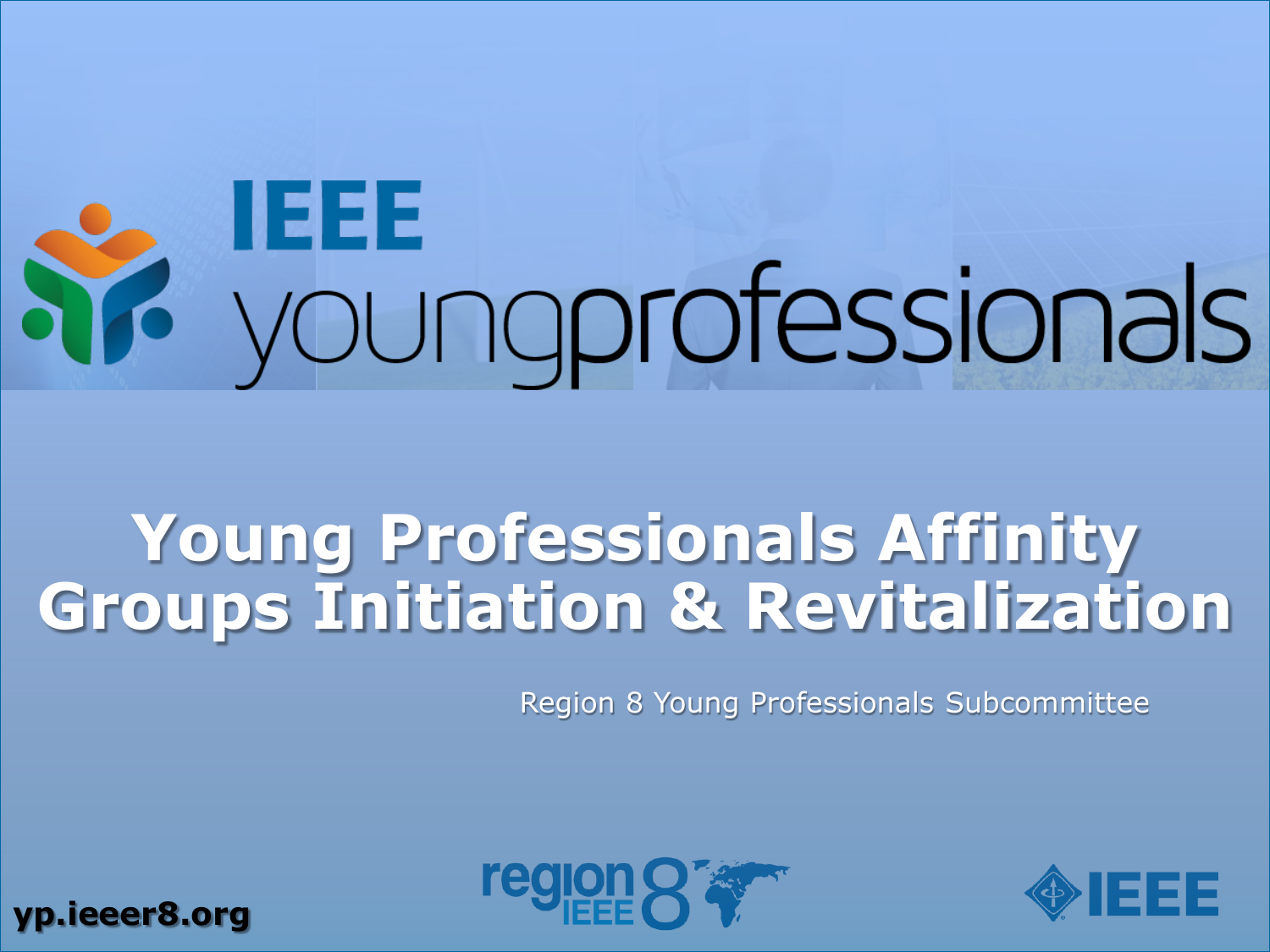#### **Current situation of YP AGs in R8**

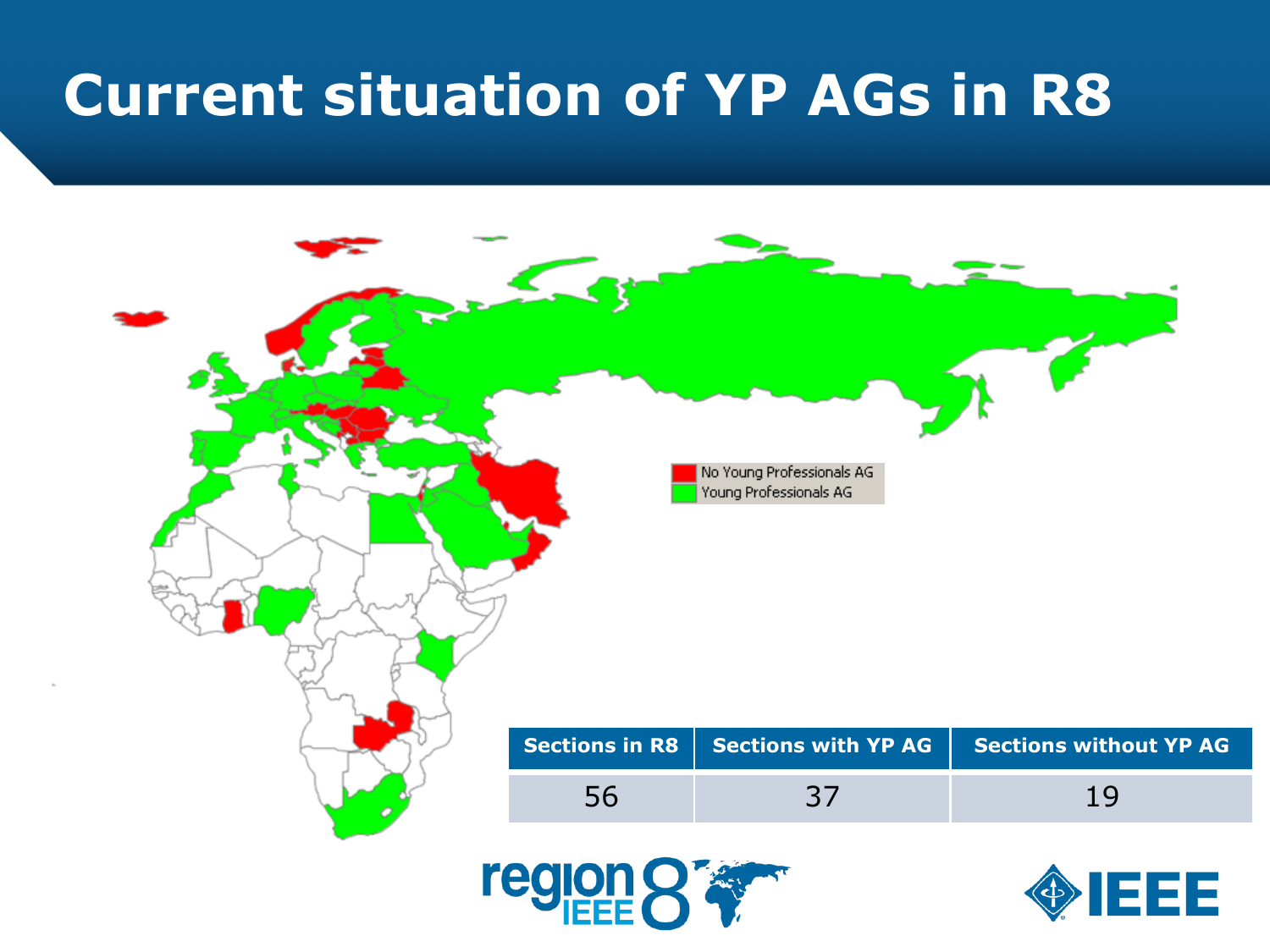# **Revitalization approach**

- R8 YP Subcommittee initializes and revitalizes YP Affinity Groups in the IEEE Sections where the amount of YP members is sufficient:
	- Norway (257 YPs, 10 responses)
	- Denmark (294 YPs, 6 responses)
	- Austria (458 YPs, 4 responses)
	- Romania (268 YPs, 9 responses)
	- Israel (204 YPs, 1 response)
	- Russia (143 YPs, 6 responses)
	- Hungary (123 YPs, 4 responses)
- Currently, five applications are in the final stage: Norway,  $\blacktriangleright$ Denmark, Austria, Russia and Romania



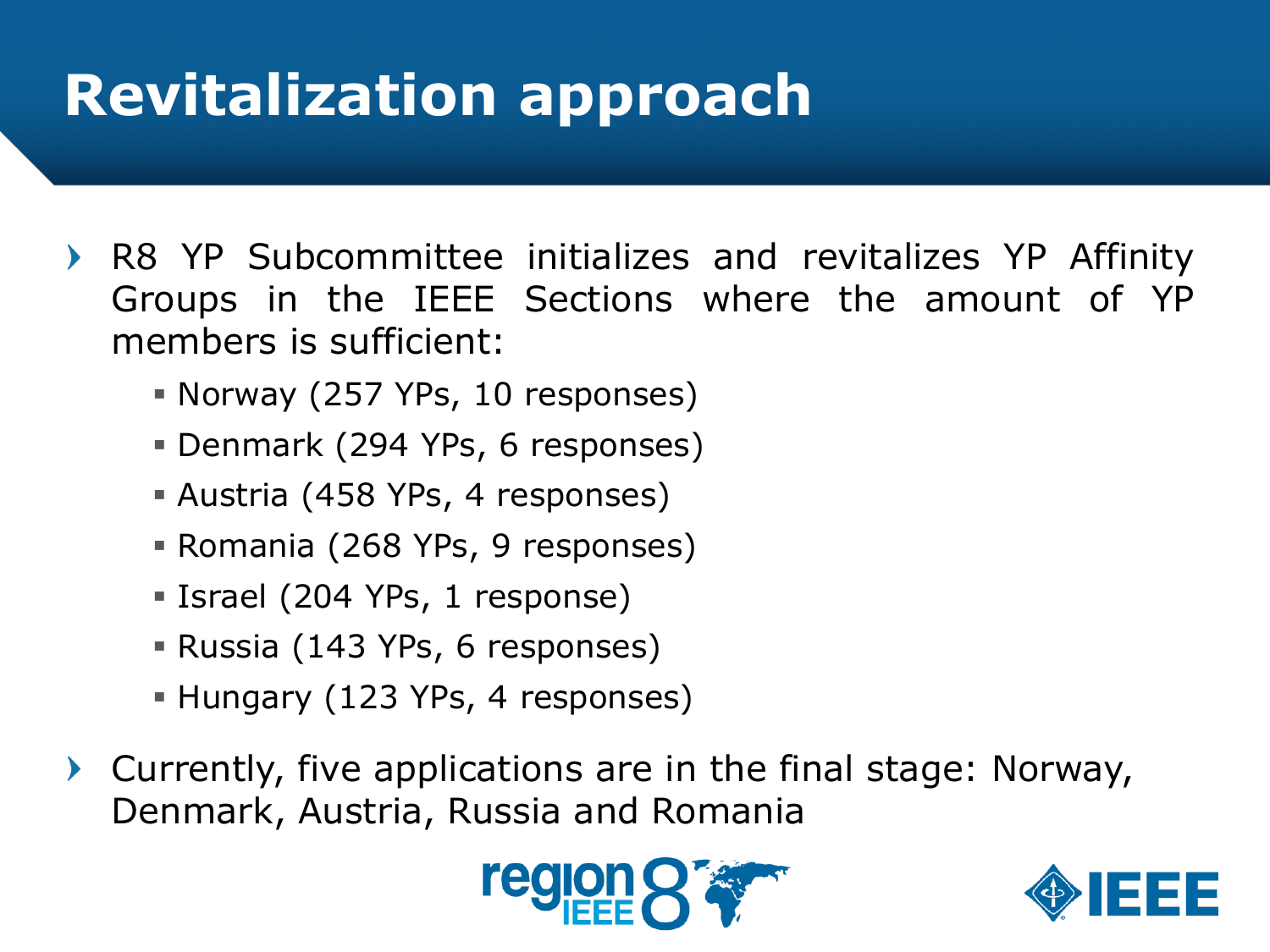#### **Revitalization conclusion**



**Help us and cooperate because Young Professionals are the future of your Section**